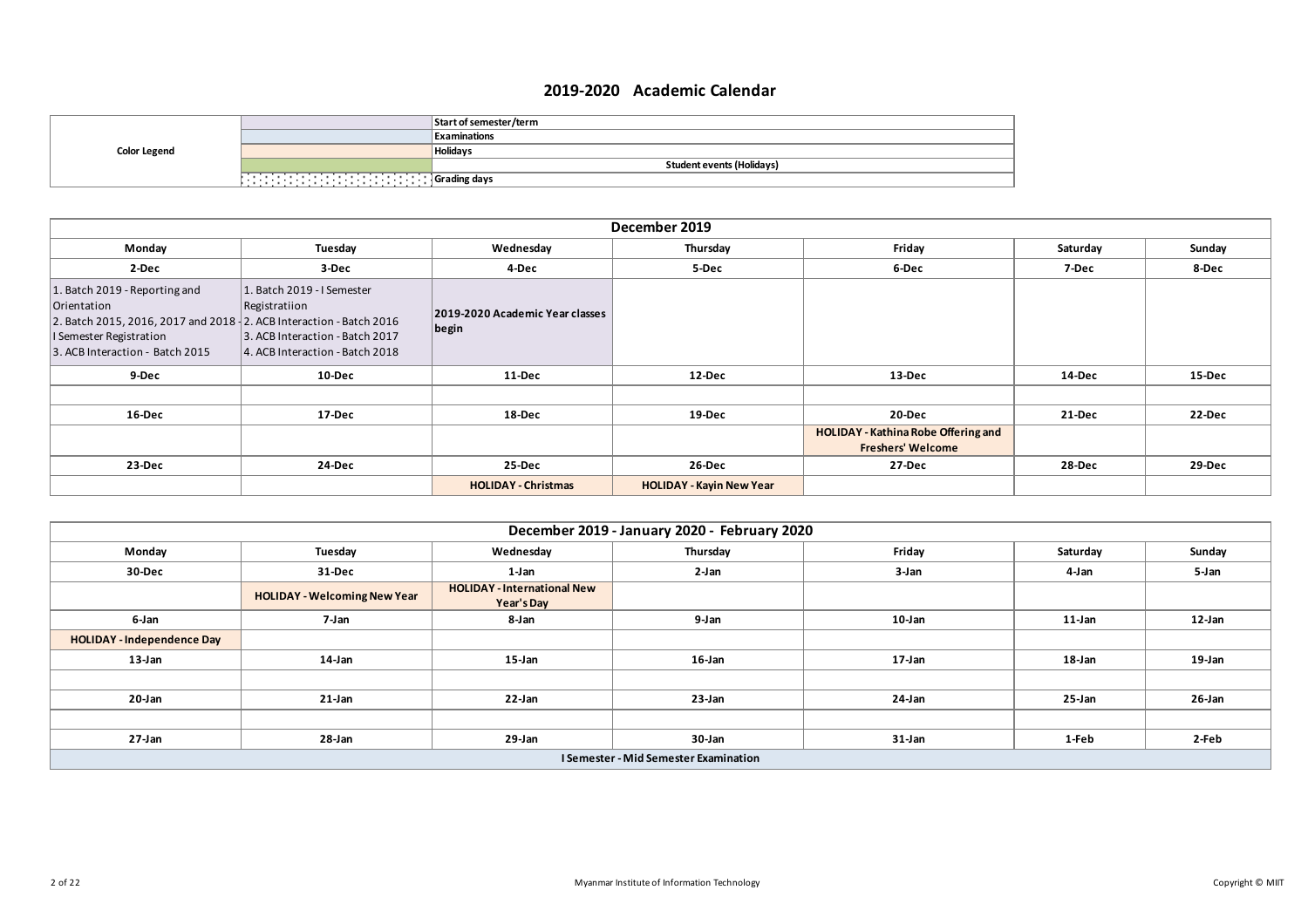|                     |                                                          | Start of semester/term           |
|---------------------|----------------------------------------------------------|----------------------------------|
|                     |                                                          | <b>Examinations</b>              |
| <b>Color Legend</b> |                                                          | <b>Holidavs</b>                  |
|                     |                                                          | <b>Student events (Holidays)</b> |
|                     | .<br>and the state of the state of the state of the<br>. | Grading days                     |

| February 2020 - March 2020                   |         |                            |          |                                                                   |          |        |  |
|----------------------------------------------|---------|----------------------------|----------|-------------------------------------------------------------------|----------|--------|--|
| Monday                                       | Tuesday | Wednesday                  | Thursday | Friday                                                            | Saturday | Sunday |  |
| 3-Feb                                        | 4-Feb   | 5-Feb                      | 6-Feb    | 7-Feb                                                             | 8-Feb    | 9-Feb  |  |
| <b>I Semester - Mid Semester Examination</b> |         |                            |          | Special Seminar - From 2 PM<br>[Classes shall be held until 2 PM] |          |        |  |
| 10-Feb                                       | 11-Feb  | 12-Feb                     | 13-Feb   | 14-Feb                                                            | 15-Feb   | 16-Feb |  |
|                                              |         | <b>HOLIDAY - Union Day</b> |          |                                                                   |          |        |  |
| 17-Feb                                       | 18-Feb  | 19-Feb                     | 20-Feb   | 21-Feb                                                            | 22-Feb   | 23-Feb |  |
|                                              |         |                            |          |                                                                   |          |        |  |
| 24-Feb                                       | 25-Feb  | 26-Feb                     | 27-Feb   | 28-Feb                                                            | 29-Feb   | 1-Mar  |  |
|                                              |         |                            |          |                                                                   |          |        |  |

| <b>March 2020</b>                  |         |           |          |                                   |          |        |  |
|------------------------------------|---------|-----------|----------|-----------------------------------|----------|--------|--|
| Monday                             | Tuesday | Wednesday | Thursday | Friday                            | Saturday | Sunday |  |
| 2-Mar                              | 3-Mar   | 4-Mar     | 5-Mar    | 6-Mar                             | 7-Mar    | 8-Mar  |  |
| HOLIDAY - Peasant's Day            |         |           |          |                                   |          |        |  |
| 9-Mar                              | 10-Mar  | 11-Mar    | 12-Mar   | 13-Mar                            | 14-Mar   | 15-Mar |  |
| HOLIDAY - Full Moon Day of Tabaung |         |           |          |                                   |          |        |  |
| 16-Mar                             | 17-Mar  | 18-Mar    | 19-Mar   | 20-Mar                            | 21-Mar   | 22-Mar |  |
|                                    |         |           |          |                                   |          |        |  |
| 23-Mar                             | 24-Mar  | 25-Mar    | 26-Mar   | 27-Mar                            | 28-Mar   | 29-Mar |  |
|                                    |         |           |          | <b>HOLIDAY - Armed Forces Day</b> |          |        |  |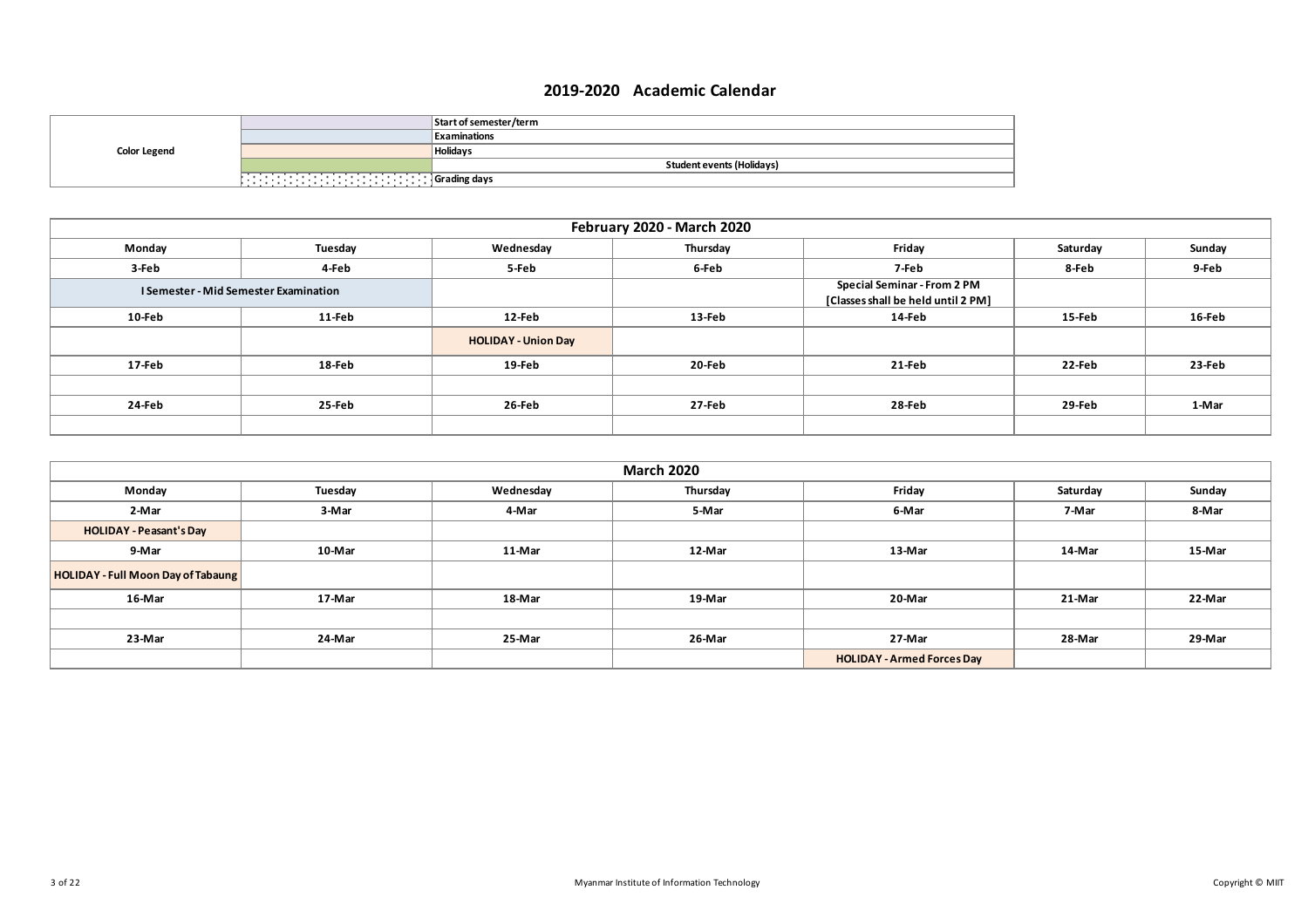|                     |                                                      | Start of semester/term           |
|---------------------|------------------------------------------------------|----------------------------------|
|                     |                                                      | Examinations                     |
| <b>Color Legend</b> |                                                      | <b>Holidavs</b>                  |
|                     |                                                      | <b>Student events (Holidays)</b> |
|                     | the contract of the contract of the contract of<br>. | Grading days                     |

|                                                                                                                                                                                                                                                                               |                           |                                       | March 2020 - April 2020 - May 2020 |                                         |                                           |        |
|-------------------------------------------------------------------------------------------------------------------------------------------------------------------------------------------------------------------------------------------------------------------------------|---------------------------|---------------------------------------|------------------------------------|-----------------------------------------|-------------------------------------------|--------|
| Monday                                                                                                                                                                                                                                                                        | Tuesday                   | Wednesday                             | Thursday                           | Friday                                  | Saturday                                  | Sunday |
| 30-Mar                                                                                                                                                                                                                                                                        | 31-Mar                    | 1-Apr                                 | 2-Apr                              | 3-Apr                                   | 4-Apr                                     | 5-Apr  |
|                                                                                                                                                                                                                                                                               |                           | <b>I Semester - Final Examination</b> |                                    |                                         |                                           |        |
| 6-Apr                                                                                                                                                                                                                                                                         | 7-Apr                     | 8-Apr                                 | 9-Apr                              | 10-Apr                                  | 11-Apr                                    | 12-Apr |
| <b>TELEVISION IN THE CONTROL OF SUPPOSE OF A GRAPHIC INTERFERING IN THE CONTROL OF A SUPPORT OF A SUPPORT OF A SUPPORT OF A SUPPORT OF A SUPPORT OF A SUPPORT OF A SUPPORT OF A SUPPORT OF A SUPPORT OF A SUPPORT OF A SUPPORT O</b><br><b>I Semester - Final Examination</b> |                           |                                       |                                    |                                         | <b>MID-YEAR BREAK</b>                     |        |
| 13-Apr                                                                                                                                                                                                                                                                        | 14-Apr                    | 15-Apr                                | 16-Apr                             | 17-Apr                                  | 18-Apr                                    | 19-Apr |
|                                                                                                                                                                                                                                                                               | <b>HOLIDAY</b> - Thingyan |                                       |                                    | <b>HOLIDAY - Burmese New Year's Day</b> | <b>HOLIDAY - Burmese New Year Holiday</b> |        |
| 20-Apr                                                                                                                                                                                                                                                                        | 21-Apr                    | 22-Apr                                | 23-Apr                             | 24-Apr                                  | 25-Apr                                    | 26-Apr |
| <b>HOLIDAY - Burmese New Year</b><br>Holiday                                                                                                                                                                                                                                  | <b>MID-YEAR BREAK</b>     |                                       |                                    |                                         |                                           |        |
| 27-Apr                                                                                                                                                                                                                                                                        | 28-Apr                    | 29-Apr                                | 30-Apr                             | 1-May                                   | 2-May                                     | 3-May  |
| <b>MID-YEAR BREAK</b><br><b>HOLIDAY - Labour Day</b><br>I Semester 2019-2020 Improvement Examination                                                                                                                                                                          |                           |                                       |                                    | <b>MID-YEAR BREAK</b>                   |                                           |        |

| May 2020                   |         |                                             |          |        |          |        |  |
|----------------------------|---------|---------------------------------------------|----------|--------|----------|--------|--|
| Monday                     | Tuesday | Wednesday                                   | Thursday | Friday | Saturday | Sunday |  |
| 4-May                      | 5-May   | 6-May                                       | 7-May    | 8-May  | 9-May    | 10-May |  |
| <b>Special Term Starts</b> |         | <b>HOLIDAY - Full Moon Day of</b><br>Kasong |          |        |          |        |  |
| 11-May                     | 12-May  | 13-May                                      | 14-May   | 15-May | 16-May   | 17-May |  |
|                            |         |                                             |          |        |          |        |  |
| 18-May                     | 19-May  | 20-May                                      | 21-May   | 22-May | 23-May   | 24-May |  |
|                            |         |                                             |          |        |          |        |  |
| 25-May                     | 26-May  | 27-May                                      | 28-May   | 29-May | 30-May   | 31-May |  |
|                            |         |                                             |          |        |          |        |  |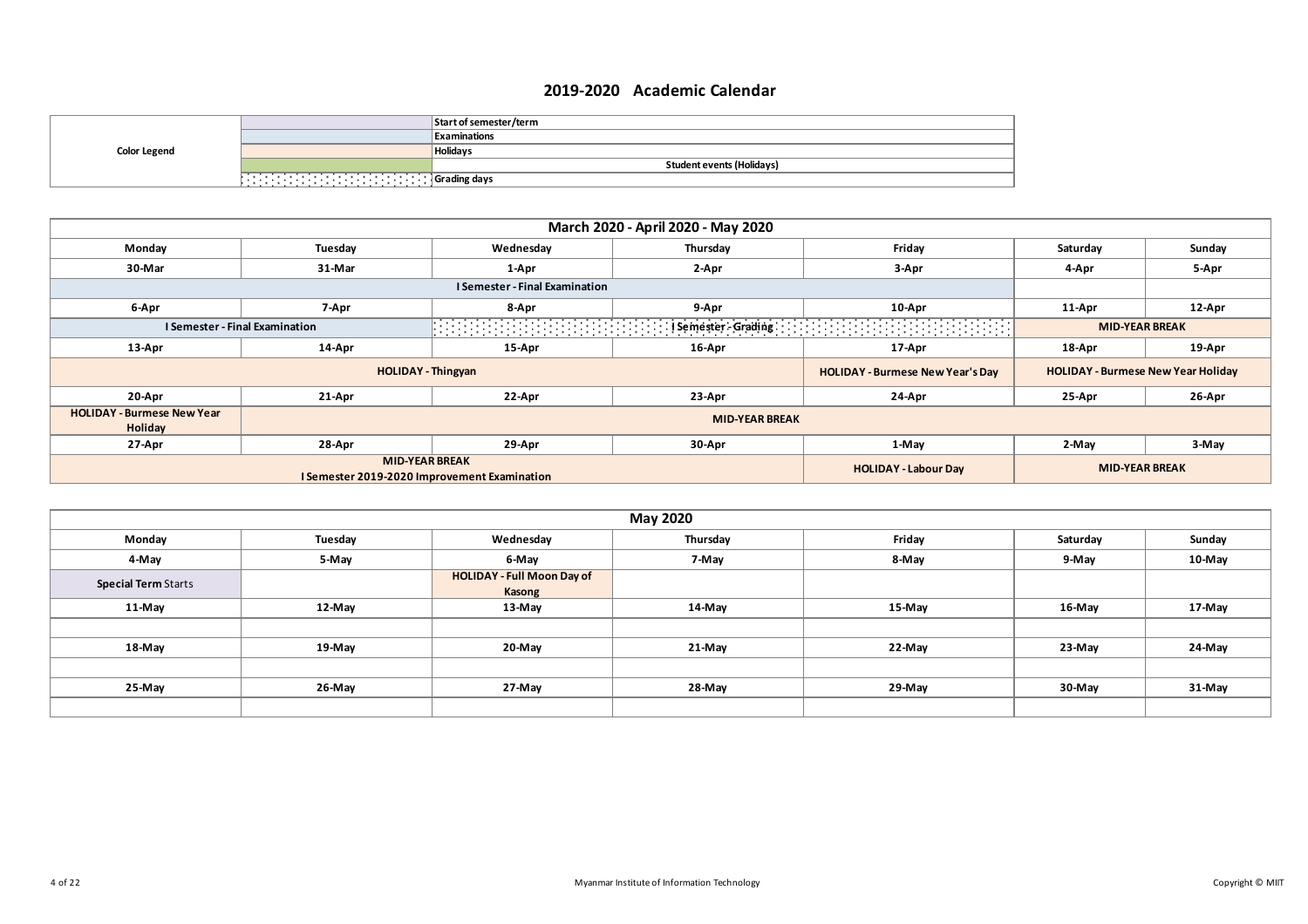|                     |   | Start of semester/term           |
|---------------------|---|----------------------------------|
|                     |   | Examinations                     |
| <b>Color Legend</b> |   | <b>Holidavs</b>                  |
|                     |   | <b>Student events (Holidays)</b> |
|                     | . | Grading days                     |

| <b>June 2020</b>         |                                     |           |          |                                                |          |            |  |  |
|--------------------------|-------------------------------------|-----------|----------|------------------------------------------------|----------|------------|--|--|
| Monday                   | Tuesday                             | Wednesday | Thursday | Friday                                         | Saturday | Sunday     |  |  |
| 1-Jun                    | 2-Jun                               | 3-Jun     | 4-Jun    | 5-Jun                                          | 6-Jun    | 7-Jun      |  |  |
|                          | Special Term - Final Exam & Grading |           |          |                                                |          |            |  |  |
| 8-Jun                    | 9-Jun                               | $10$ -Jun | 11-Jun   | 12-Jun                                         | 13-Jun   | 14-Jun     |  |  |
| <b>Semester 2 Starts</b> |                                     |           |          | Special Term 2019-2020 Improvement Examination |          |            |  |  |
| 15-Jun                   | 16-Jun                              | 17-Jun    | 18-Jun   | 19-Jun                                         | 20-Jun   | $21$ -Jun  |  |  |
|                          |                                     |           |          |                                                |          |            |  |  |
| 22-Jun                   | 23-Jun                              | 24-Jun    | 25-Jun   | 26-Jun                                         | 27-Jun   | $28 - Jun$ |  |  |
|                          |                                     |           |          |                                                |          |            |  |  |

|                               |           |           | June 2020 - July 2020 - August 2020 |                           |           |                            |
|-------------------------------|-----------|-----------|-------------------------------------|---------------------------|-----------|----------------------------|
| Monday                        | Tuesday   | Wednesday | Thursday                            | Friday                    | Saturday  | Sunday                     |
| 29-Jun                        | 30-Jun    | 1-Jul     | 2-Jul                               | 3-Jul                     | 4-Jul     | 5-Jul                      |
|                               |           |           |                                     |                           |           | <b>HOLIDAY - Full Moon</b> |
|                               |           |           |                                     |                           |           | Day of Waso                |
| 6-Jul                         | 7-Jul     | 8-Jul     | 9-Jul                               | $10$ -Jul                 | $11$ -Jul | 12-Jul                     |
|                               |           |           |                                     |                           |           |                            |
| $13$ -Jul                     | 14-Jul    | $15$ -Jul | $16$ -Jul                           | $17$ -Jul                 | 18-Jul    | 19-Jul                     |
|                               |           |           |                                     |                           |           |                            |
| 20-Jul                        | $21$ -Jul | $22$ -Jul | $23$ -Jul                           | 24-Jul                    | 25-Jul    | $26$ -Jul                  |
| <b>HOLIDAY - Martyr's Day</b> |           |           |                                     |                           |           |                            |
| 27-Jul                        | 28-Jul    | $29$ -Jul | $30$ -Jul                           | $31$ -Jul                 | 1-Aug     | 2-Aug                      |
|                               |           |           | <b>HOLIDAY - Waso Robe Offering</b> |                           |           |                            |
|                               |           |           | Ceremony                            | HOLIDAY - Eid ul-Adha Day |           |                            |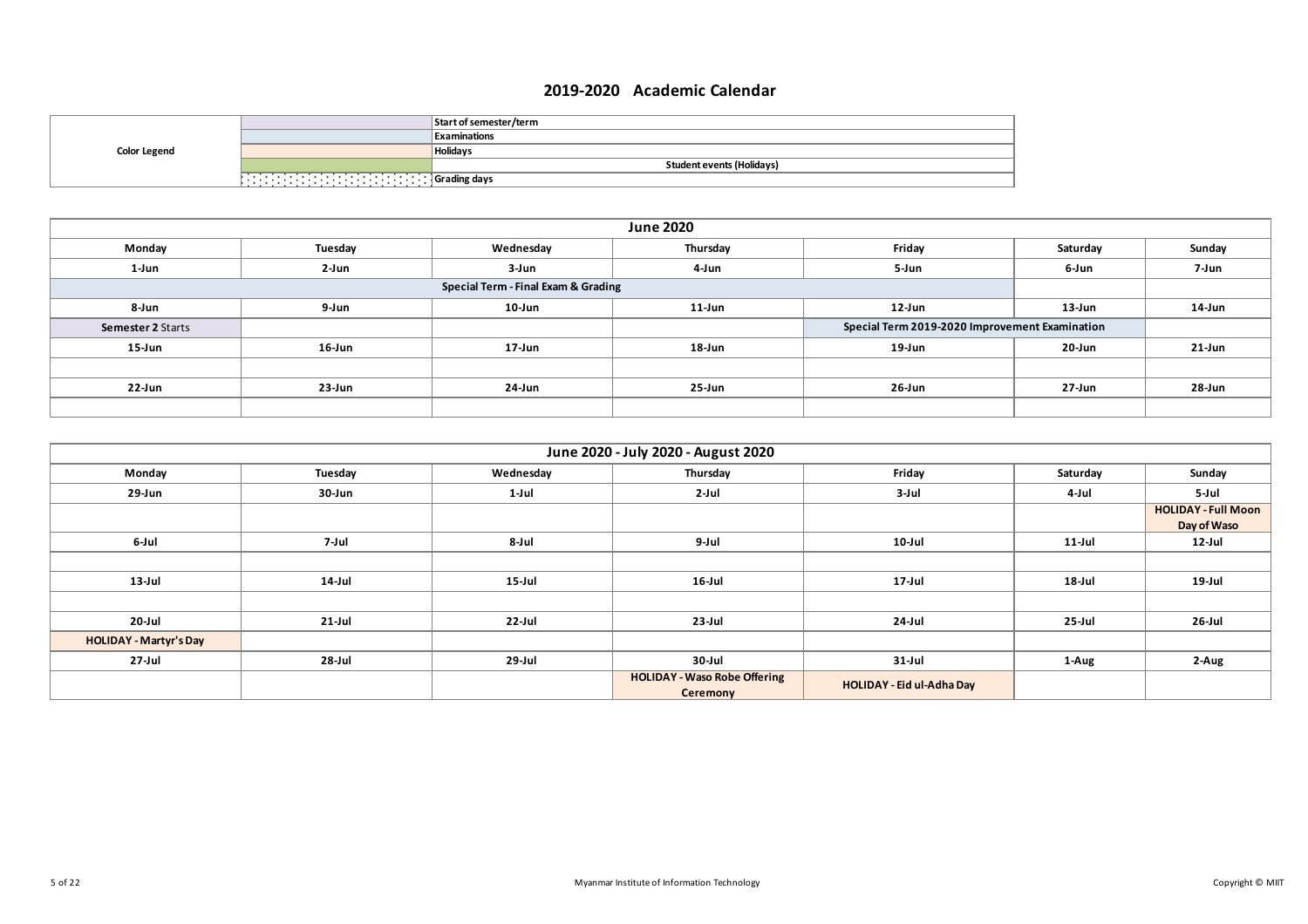|                     |                                                          | Start of semester/term    |
|---------------------|----------------------------------------------------------|---------------------------|
|                     |                                                          | Examinations              |
| <b>Color Legend</b> |                                                          | <b>Holidavs</b>           |
|                     |                                                          | Student events (Holidays) |
|                     | .<br>the contract of the contract of the contract of the | Grading days              |

| August 2020 - September 2020           |         |                                      |                                               |                                                                      |          |        |  |
|----------------------------------------|---------|--------------------------------------|-----------------------------------------------|----------------------------------------------------------------------|----------|--------|--|
| Monday                                 | Tuesday | Wednesday                            | Thursday                                      | Friday                                                               | Saturday | Sunday |  |
| 3-Aug                                  | 4-Aug   | 5-Aug                                | 6-Aug                                         | 7-Aug                                                                | 8-Aug    | 9-Aug  |  |
| <b>Full Moon Day of Waso</b>           |         |                                      | <b>Il Semester - Mid Semester Examination</b> |                                                                      |          |        |  |
| 10-Aug                                 | 11-Aug  | 12-Aug                               | 13-Aug                                        | 14-Aug                                                               | 15-Aug   | 16-Aug |  |
| Il Semester - Mid Semester Examination |         | <b>SPORT COMPETITIONS - Full Day</b> |                                               |                                                                      |          |        |  |
| 17-Aug                                 | 18-Aug  | 19-Aug                               | 20-Aug                                        | $21-Aug$                                                             | 22-Aug   | 23-Aug |  |
|                                        |         |                                      |                                               | <b>FOOD FAIR - From 3 PM</b><br>[Classes will be held until 3:00 PM] |          |        |  |
| 24-Aug                                 | 25-Aug  | 26-Aug                               | 27-Aug                                        | 28-Aug                                                               | 29-Aug   | 30-Aug |  |
|                                        |         |                                      |                                               |                                                                      |          |        |  |
| 31-Aug                                 | 1-Sep   | 2-Sep                                | 3-Sep                                         | 4-Sep                                                                | 5-Sep    | 6-Sep  |  |
|                                        |         |                                      |                                               |                                                                      |          |        |  |

| September 2020 - October 2020 |         |           |          |         |           |        |
|-------------------------------|---------|-----------|----------|---------|-----------|--------|
| Monday                        | Tuesday | Wednesday | Thursday | Friday  | Saturday  | Sunday |
| 7-Sep                         | 8-Sep   | 9-Sep     | 10-Sep   | 11-Sep  | 12-Sep    | 13-Sep |
|                               |         |           |          |         |           |        |
| 14-Sep                        | 15-Sep  | 16-Sep    | 17-Sep   | 18-Sep  | $19-$ Sep | 20-Sep |
|                               |         |           |          |         |           |        |
| 21-Sep                        | 22-Sep  | 23-Sep    | 24-Sep   | 25-Sep  | 26-Sep    | 27-Sep |
|                               |         |           |          |         |           |        |
| 28-Sep                        | 29-Sep  | 30-Sep    | 1-Oct    | $2-Oct$ | 3-Oct     | 4-Oct  |
|                               |         |           |          |         |           |        |